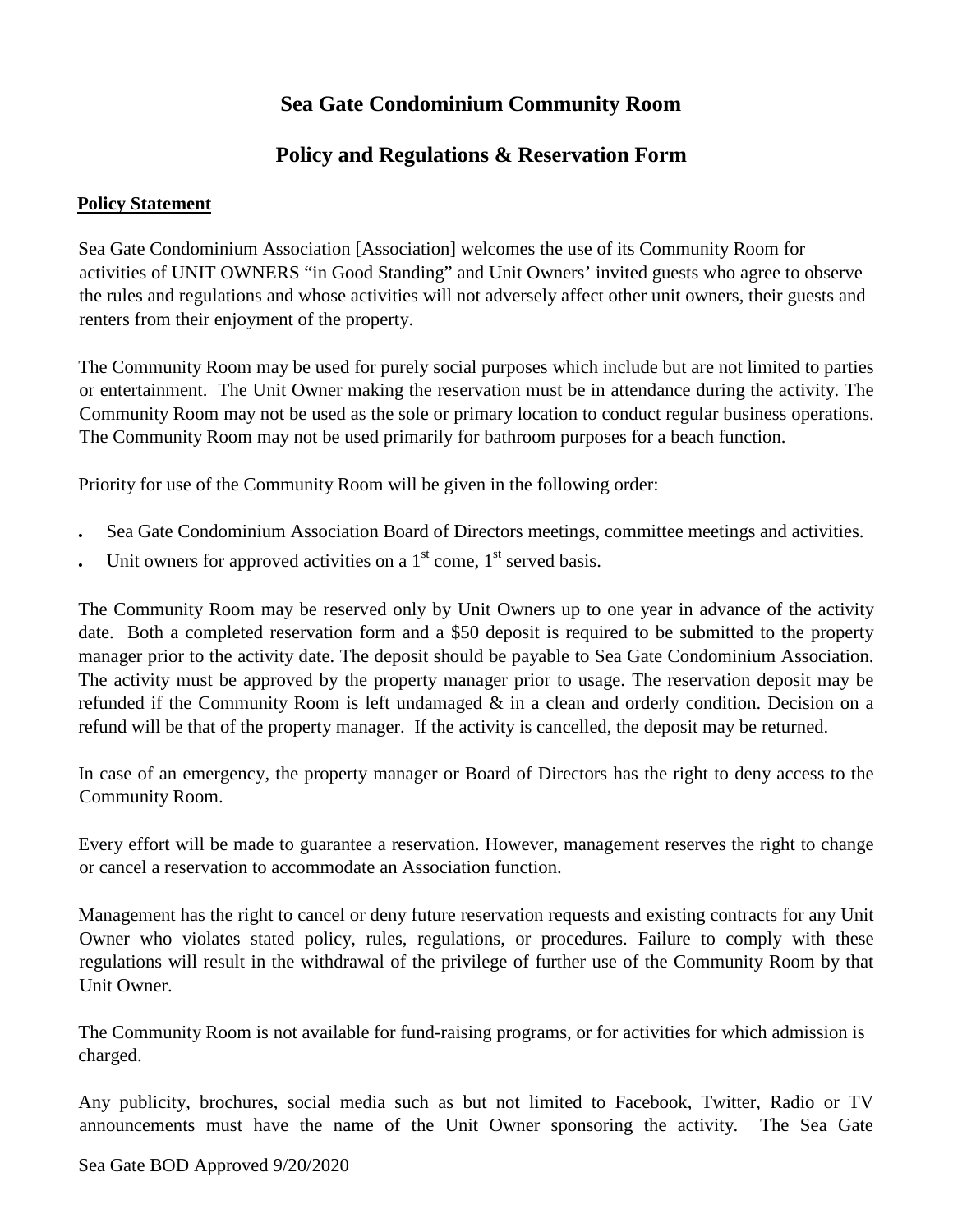Condominium Association may not be identified or implied as a sponsor of the activity. The Association reserves the right to request and approve all promotional materials advertising the activity.

Nothing may be hung on the walls inside the Community Room.

Parking: No visitors using the Community Room as guests of an owner will be allowed to park on the parking lot from Memorial Day weekend through Labor Day.

The size of the group may not exceed the capacity of the Community Room as defined by fire regulations [40 persons].

The Community Room will not be available prior to the time reserved, so when making a reservation, please include time needed for set up and clean up. All attendees must leave the Community Room at the end of the reserved period.

Unit Owners must bring their own supplies including paper towels and toilet paper.

The Association is not liable for damage or theft of any equipment, supplies, materials, or personal belongings.

Community Room arrangement, set up, clean up and trash removal are the responsibilities of the Unit Owner. There is no janitorial service available for activities. Trash must be taken to the dumpsters at the north or south end of the parking lot. The Community Room must be returned to its original arrangement after the activity is concluded.

Food and beverages may be served, but the Unit Owner must provide their own dishes, utensils, etc. The use of crockpots, coffee makers, and electric food warmers are permissible. No open flames such as candles or Sterno are permitted.

No smoking is permitted anywhere on the Association property including in the Community Room or on the patio area or parking areas.

The Unit Owner is financially responsible for any injuries or damage incurred during use of the Community Room.

Completion and submission of the Sea Gate Community Room Reservation Form is made with the understanding that all policy statements and regulations have been read and agreed upon.